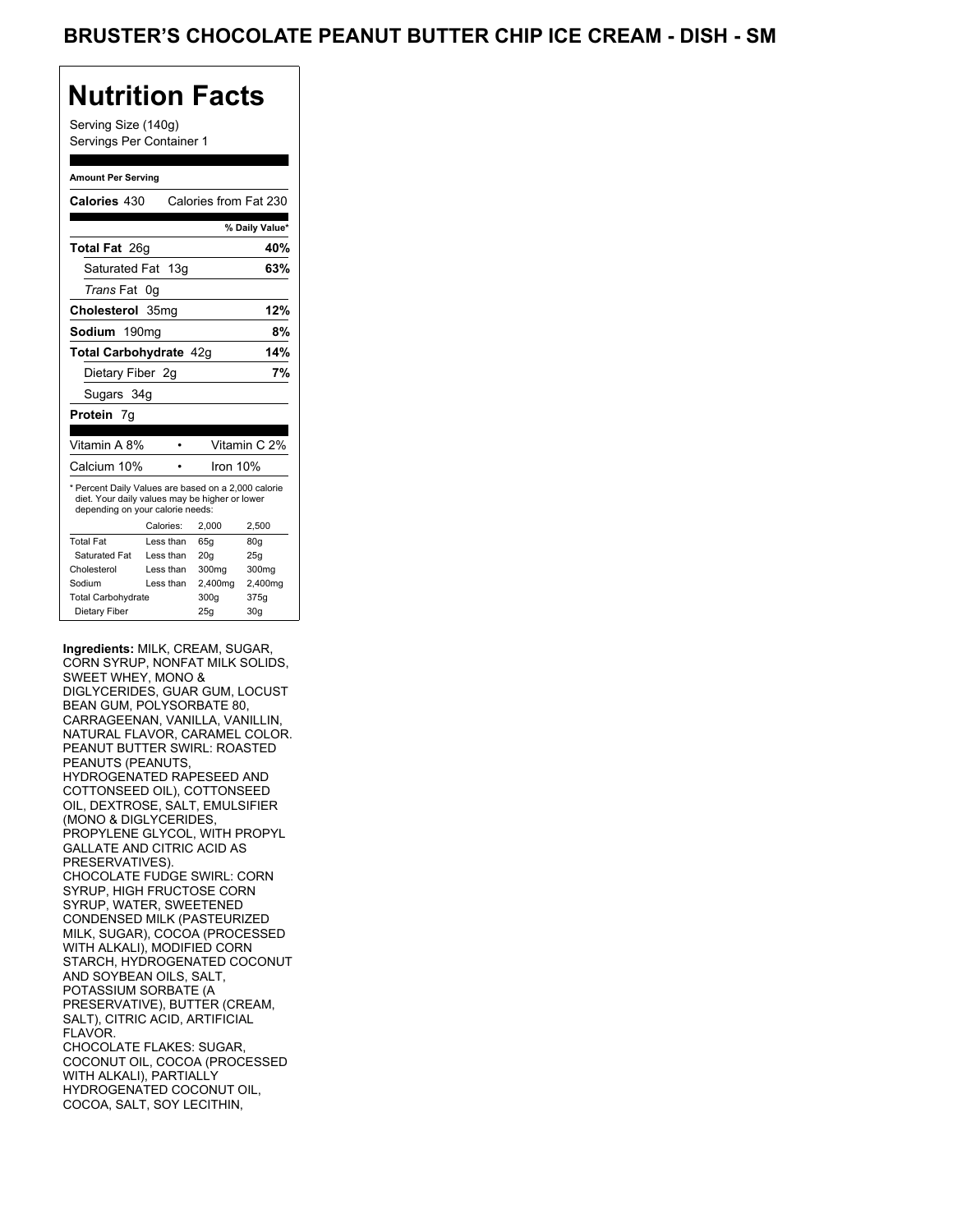Serving Size (210g) Servings Per Container 1

#### Amount Per Serving

| Calories 640                                                                                                                              |                  | Calories from Fat 350 |                |
|-------------------------------------------------------------------------------------------------------------------------------------------|------------------|-----------------------|----------------|
|                                                                                                                                           |                  |                       | % Daily Value* |
| Total Fat 39q                                                                                                                             |                  |                       | 60%            |
| Saturated Fat 19g                                                                                                                         |                  |                       | 94%            |
| Trans Fat                                                                                                                                 | 0g               |                       |                |
| Cholesterol                                                                                                                               | 50 <sub>mq</sub> |                       | 17%            |
| Sodium 280mg                                                                                                                              |                  |                       | 12%            |
| Total Carbohydrate 62g                                                                                                                    |                  |                       | 21%            |
| Dietary Fiber 3g                                                                                                                          |                  |                       | 10%            |
| Sugars 51g                                                                                                                                |                  |                       |                |
| Protein<br>11a                                                                                                                            |                  |                       |                |
| Vitamin A 10%                                                                                                                             |                  |                       | Vitamin C 4%   |
| Calcium 15%                                                                                                                               |                  |                       |                |
|                                                                                                                                           |                  | Iron $15%$            |                |
| * Percent Daily Values are based on a 2,000 calorie<br>diet. Your daily values may be higher or lower<br>depending on your calorie needs: |                  |                       |                |
|                                                                                                                                           | Calories:        | 2.000                 | 2.500          |
| <b>Total Fat</b>                                                                                                                          | Less than        | 65g                   | 80g            |
| Saturated Fat                                                                                                                             | Less than        | 20 <sub>g</sub>       | 25g            |
| Cholesterol                                                                                                                               | Less than        | 300mg                 | 300mg          |
| Sodium                                                                                                                                    | Less than        | 2,400mg               | 2,400mg        |
| <b>Total Carbohydrate</b>                                                                                                                 |                  | 300q                  | 375g           |

Ingredients: MILK, CREAM, SUGAR, CORN SYRUP, NONFAT MILK SOLIDS, SWEET WHEY, MONO & DIGLYCERIDES, GUAR GUM, LOCUST BEAN GUM, POLYSORBATE 80, CARRAGEENAN, VANILLA, VANILLIN, NATURAL FLAVOR, CARAMEL COLOR. PEANUT BUTTER SWIRL: ROASTED PEANUTS (PEANUTS, HYDROGENATED RAPESEED AND COTTONSEED OIL), COTTONSEED OIL, DEXTROSE, SALT, EMULSIFIER (MONO & DIGLYCERIDES, PROPYLENE GLYCOL, WITH PROPYL GALLATE AND CITRIC ACID AS PRESERVATIVES). CHOCOLATE FUDGE SWIRL: CORN SYRUP, HIGH FRUCTOSE CORN SYRUP, WATER, SWEETENED CONDENSED MILK (PASTEURIZED MILK, SUGAR), COCOA (PROCESSED WITH ALKALI), MODIFIED CORN STARCH, HYDROGENATED COCONUT AND SOYBEAN OILS, SALT, POTASSIUM SORBATE (A PRESERVATIVE), BUTTER (CREAM, SALT), CITRIC ACID, ARTIFICIAL FLAVOR. CHOCOLATE FLAKES: SUGAR, COCONUT OIL, COCOA (PROCESSED WITH ALKALI), PARTIALLY HYDROGENATED COCONUT OIL, COCOA, SALT, SOY LECITHIN,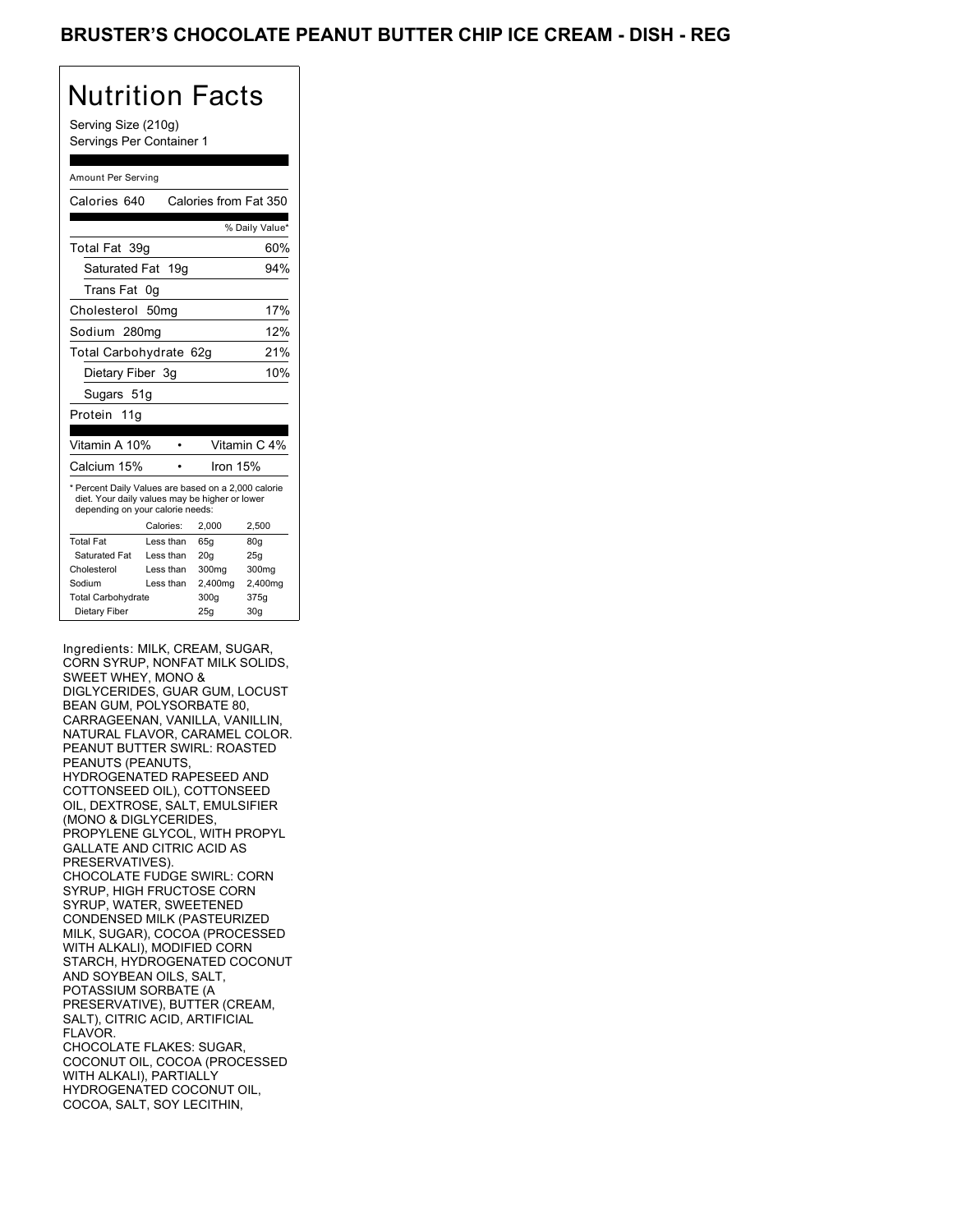Serving Size (280g) Servings Per Container 1

#### Amount Per Serving

| Calories 860                                                                                                                              |           | Calories from Fat 470 |                |
|-------------------------------------------------------------------------------------------------------------------------------------------|-----------|-----------------------|----------------|
|                                                                                                                                           |           |                       | % Daily Value* |
| Total Fat 52g                                                                                                                             |           |                       | 80%            |
| Saturated Fat 25g                                                                                                                         |           |                       | 125%           |
| Trans Fat 0g                                                                                                                              |           |                       |                |
| Cholesterol 70mg                                                                                                                          |           |                       | 23%            |
| Sodium 370mg                                                                                                                              |           |                       | 15%            |
| Total Carbohydrate 83g                                                                                                                    |           |                       | 28%            |
| Dietary Fiber 3g                                                                                                                          |           |                       | 13%            |
| Sugars 67g                                                                                                                                |           |                       |                |
| Protein<br>14q                                                                                                                            |           |                       |                |
| Vitamin A 15%                                                                                                                             |           |                       | Vitamin C 4%   |
| Calcium 20%                                                                                                                               |           | Iron $20%$            |                |
| * Percent Daily Values are based on a 2,000 calorie<br>diet. Your daily values may be higher or lower<br>depending on your calorie needs: |           |                       |                |
|                                                                                                                                           | Calories: | 2,000                 | 2,500          |
| <b>Total Fat</b>                                                                                                                          | Less than | 65q                   | 80q            |
| Saturated Fat                                                                                                                             | Less than | 20q                   | 25g            |
| Cholesterol                                                                                                                               | Less than | 300mg                 | 300mg          |
| Sodium                                                                                                                                    | Less than | 2,400mg               | 2,400mg        |
| <b>Total Carbohydrate</b>                                                                                                                 |           | 300q                  | 375g           |
| Dietary Fiber                                                                                                                             |           | 25q                   | 30q            |
|                                                                                                                                           |           |                       |                |

Ingredients: MILK, CREAM, SUGAR, CORN SYRUP, NONFAT MILK SOLIDS, SWEET WHEY, MONO & DIGLYCERIDES, GUAR GUM, LOCUST BEAN GUM, POLYSORBATE 80, CARRAGEENAN, VANILLA, VANILLIN, NATURAL FLAVOR, CARAMEL COLOR. PEANUT BUTTER SWIRL: ROASTED PEANUTS (PEANUTS, HYDROGENATED RAPESEED AND COTTONSEED OIL), COTTONSEED OIL, DEXTROSE, SALT, EMULSIFIER (MONO & DIGLYCERIDES, PROPYLENE GLYCOL, WITH PROPYL GALLATE AND CITRIC ACID AS PRESERVATIVES). CHOCOLATE FUDGE SWIRL: CORN SYRUP, HIGH FRUCTOSE CORN SYRUP, WATER, SWEETENED CONDENSED MILK (PASTEURIZED MILK, SUGAR), COCOA (PROCESSED WITH ALKALI), MODIFIED CORN STARCH, HYDROGENATED COCONUT AND SOYBEAN OILS, SALT, POTASSIUM SORBATE (A PRESERVATIVE), BUTTER (CREAM, SALT), CITRIC ACID, ARTIFICIAL FLAVOR. CHOCOLATE FLAKES: SUGAR, COCONUT OIL, COCOA (PROCESSED WITH ALKALI), PARTIALLY HYDROGENATED COCONUT OIL, COCOA, SALT, SOY LECITHIN,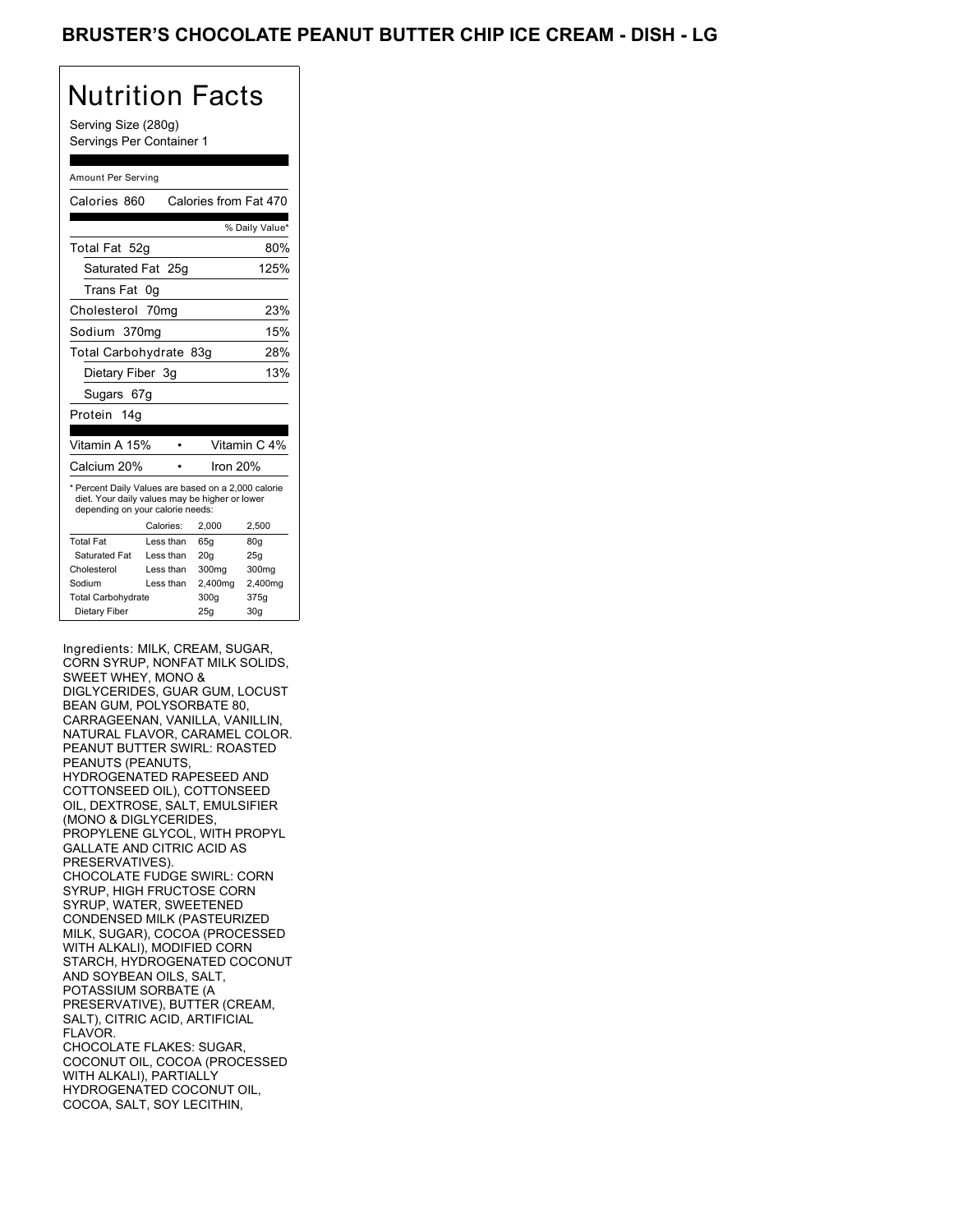Serving Size (153g) Servings Per Container 1

### Amount Per Serving

| Calories from Fat 240<br>Calories 480                                                          |
|------------------------------------------------------------------------------------------------|
| % Daily Value*                                                                                 |
| 40%<br>Total Fat 26g                                                                           |
| Saturated Fat 13g<br>63%                                                                       |
| Trans Fat 0q                                                                                   |
| 12%<br>Cholesterol 35mg                                                                        |
| Sodium 210mg<br>9%                                                                             |
| Total Carbohydrate 54g<br>18%                                                                  |
| 7%<br>Dietary Fiber 2g                                                                         |
| Sugars 37g                                                                                     |
| Protein 8q                                                                                     |
| Vitamin C 2%                                                                                   |
|                                                                                                |
| Vitamin A 8%<br>Calcium 15%<br>Iron 10%<br>* Percent Daily Values are based on a 2,000 calorie |

Ingredients: Milk, Cream, Sugar, Corn Syrup, Nonfat Milk Solids, Sweet Whey, Mono & Diglycerides, Guar Gum, Locust Bean Gum, Polysorbate 80, Carrageenan, Vanilla, Vanillin, Natural Flavor, Caramel Color. Peanut Butter Swirl: Roasted Peanuts (Peanuts, Hydrogenated Rapeseed And Cottonseed Oil), Cottonseed Oil, Dextrose, Salt, Emulsifier (Mono & Diglycerides, Propylene Glycol, With Propyl Gallate And Citric Acid As Preservatives). Chocolate Fudge Swirl: Corn Syrup, High Fructose Corn Syrup, Water, Sweetened Condensed Milk (Pasteurized Milk, Sugar), Cocoa (Processed With Alkali), Modified Corn Starch, Hydrogenated Coconut And Soybean Oils, Salt, Potassium Sorbate (A Preservative), Butter (Cream, Salt), Citric Acid, Artificial Flavor. Chocolate Flakes: Sugar, Coconut Oil, Cocoa (Processed With Alkali), Partially Hydrogenated Coconut Oil, Cocoa, Salt, Soy Lecithin, Natural Flavor. Sugar Cone: Enriched Wheat Flour (Enriched With Niacin, Reduced Iron, Thiamin Mononitrate, Riboflavin, Folic Acid), Tapioca Flour, Sugar, Vegetable Shortening (Soybean And/Or Canola Oil, Modified Palm Oil, Soy Lecithin, And/Or Partially Hydrogenated Soybean Oil), Oat Fiber And/Or Vegetable Fiber, Salt, Caramel Color, Artificial Flavor, Soy Lecithin.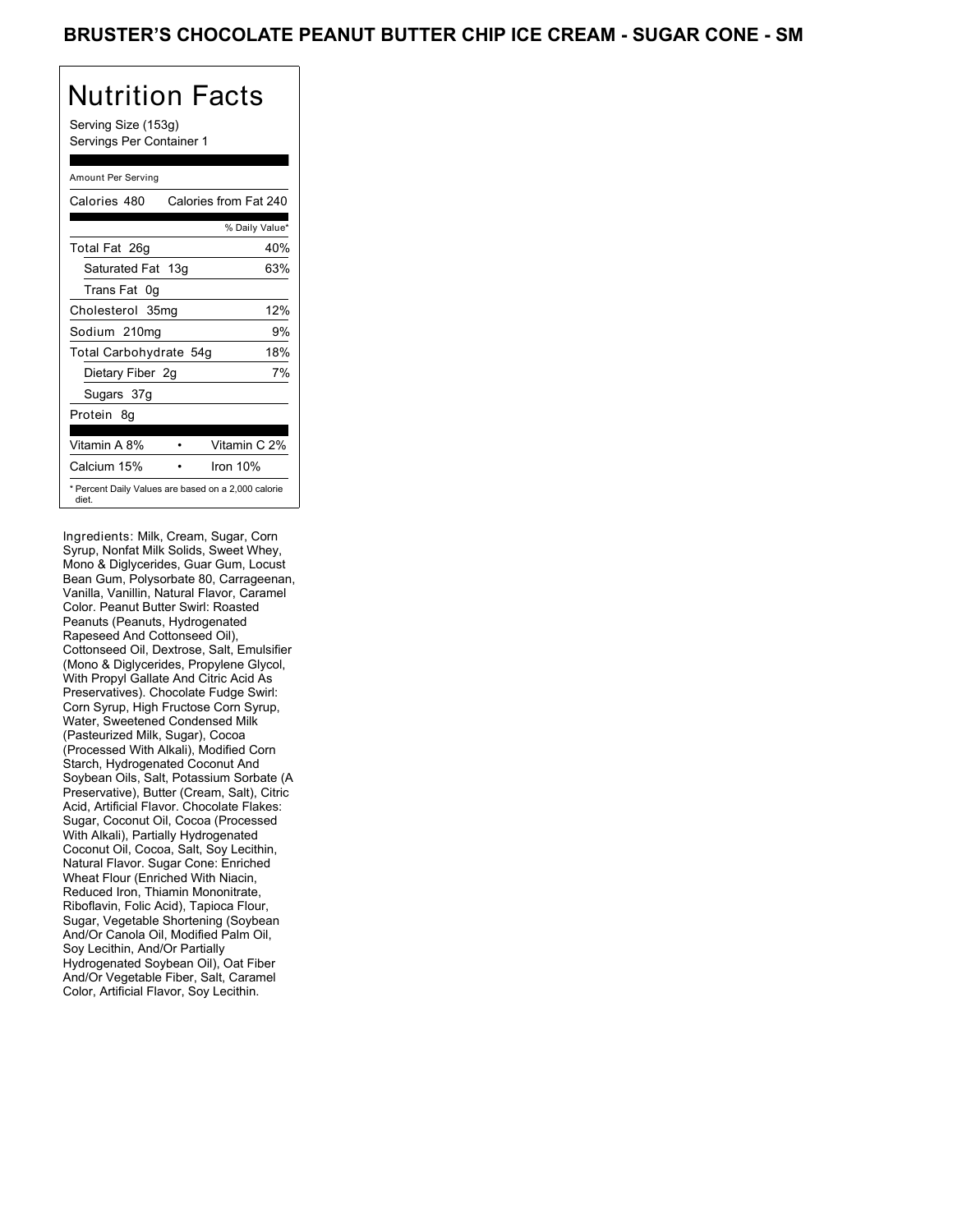Serving Size (223g) Servings Per Container 1

### Amount Per Serving

| Calories 690           | Calories from Fat 350                               |
|------------------------|-----------------------------------------------------|
|                        | % Daily Value*                                      |
| Total Fat 39q          | 60%                                                 |
| Saturated Fat 19g      | 94%                                                 |
| Trans Fat 0q           |                                                     |
| Cholesterol 50mg       | 17%                                                 |
| Sodium 300mg           | 12%                                                 |
| Total Carbohydrate 74g | 25%                                                 |
| Dietary Fiber 3g       | 10%                                                 |
| Sugars 54g             |                                                     |
| Protein 11g            |                                                     |
|                        |                                                     |
| Vitamin A 10%          | Vitamin C 4%                                        |
| Calcium 20%            | Iron $15%$                                          |
| diet.                  | * Percent Daily Values are based on a 2,000 calorie |

Ingredients: Milk, Cream, Sugar, Corn Syrup, Nonfat Milk Solids, Sweet Whey, Mono & Diglycerides, Guar Gum, Locust Bean Gum, Polysorbate 80, Carrageenan, Vanilla, Vanillin, Natural Flavor, Caramel Color. Peanut Butter Swirl: Roasted Peanuts (Peanuts, Hydrogenated Rapeseed And Cottonseed Oil), Cottonseed Oil, Dextrose, Salt, Emulsifier (Mono & Diglycerides, Propylene Glycol, With Propyl Gallate And Citric Acid As Preservatives). Chocolate Fudge Swirl: Corn Syrup, High Fructose Corn Syrup, Water, Sweetened Condensed Milk (Pasteurized Milk, Sugar), Cocoa (Processed With Alkali), Modified Corn Starch, Hydrogenated Coconut And Soybean Oils, Salt, Potassium Sorbate (A Preservative), Butter (Cream, Salt), Citric Acid, Artificial Flavor. Chocolate Flakes: Sugar, Coconut Oil, Cocoa (Processed With Alkali), Partially Hydrogenated Coconut Oil, Cocoa, Salt, Soy Lecithin, Natural Flavor. Sugar Cone: Enriched Wheat Flour (Enriched With Niacin, Reduced Iron, Thiamin Mononitrate, Riboflavin, Folic Acid), Tapioca Flour, Sugar, Vegetable Shortening (Soybean And/Or Canola Oil, Modified Palm Oil, Soy Lecithin, And/Or Partially Hydrogenated Soybean Oil), Oat Fiber And/Or Vegetable Fiber, Salt, Caramel Color, Artificial Flavor, Soy Lecithin.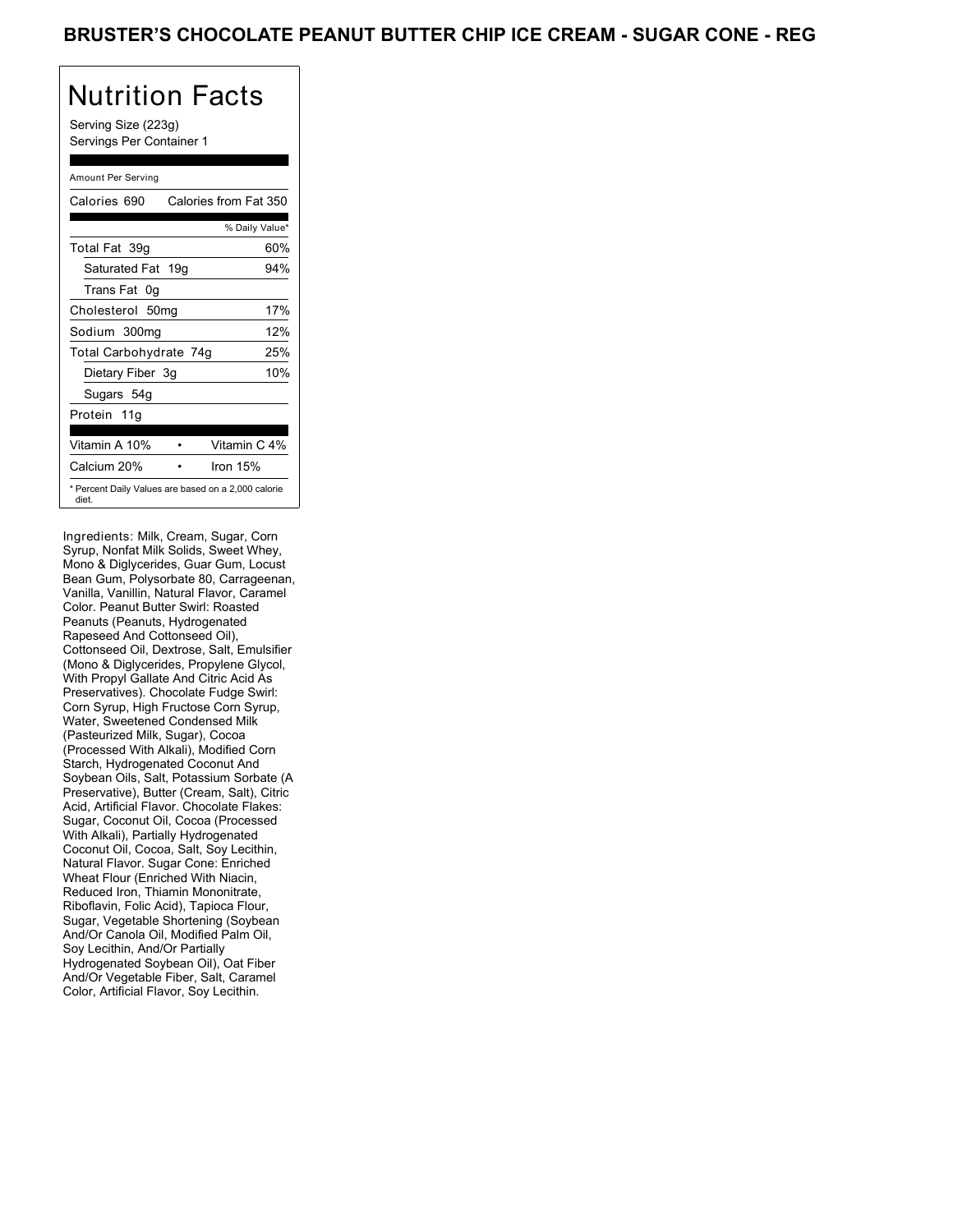Serving Size (293g) Servings Per Container 1

### Amount Per Serving

| Calories 910           | Calories from Fat 470                               |
|------------------------|-----------------------------------------------------|
|                        | % Daily Value*                                      |
| Total Fat 52g          | 80%                                                 |
| Saturated Fat 25g      | 125%                                                |
| Trans Fat 0q           |                                                     |
| Cholesterol 70mg       | 23%                                                 |
| Sodium 390mg           | 16%                                                 |
| Total Carbohydrate 95g | 32%                                                 |
| Dietary Fiber 3g       | 13%                                                 |
| Sugars 70g             |                                                     |
| Protein 15g            |                                                     |
| Vitamin A 15%          | Vitamin C 4%                                        |
| Calcium 25%            | Iron 20%                                            |
| diet.                  | * Percent Daily Values are based on a 2,000 calorie |

Ingredients: Milk, Cream, Sugar, Corn Syrup, Nonfat Milk Solids, Sweet Whey, Mono & Diglycerides, Guar Gum, Locust Bean Gum, Polysorbate 80, Carrageenan, Vanilla, Vanillin, Natural Flavor, Caramel Color. Peanut Butter Swirl: Roasted Peanuts (Peanuts, Hydrogenated Rapeseed And Cottonseed Oil), Cottonseed Oil, Dextrose, Salt, Emulsifier (Mono & Diglycerides, Propylene Glycol, With Propyl Gallate And Citric Acid As Preservatives). Chocolate Fudge Swirl: Corn Syrup, High Fructose Corn Syrup, Water, Sweetened Condensed Milk (Pasteurized Milk, Sugar), Cocoa (Processed With Alkali), Modified Corn Starch, Hydrogenated Coconut And Soybean Oils, Salt, Potassium Sorbate (A Preservative), Butter (Cream, Salt), Citric Acid, Artificial Flavor. Chocolate Flakes: Sugar, Coconut Oil, Cocoa (Processed With Alkali), Partially Hydrogenated Coconut Oil, Cocoa, Salt, Soy Lecithin, Natural Flavor. Sugar Cone: Enriched Wheat Flour (Enriched With Niacin, Reduced Iron, Thiamin Mononitrate, Riboflavin, Folic Acid), Tapioca Flour, Sugar, Vegetable Shortening (Soybean And/Or Canola Oil, Modified Palm Oil, Soy Lecithin, And/Or Partially Hydrogenated Soybean Oil), Oat Fiber And/Or Vegetable Fiber, Salt, Caramel Color, Artificial Flavor, Soy Lecithin.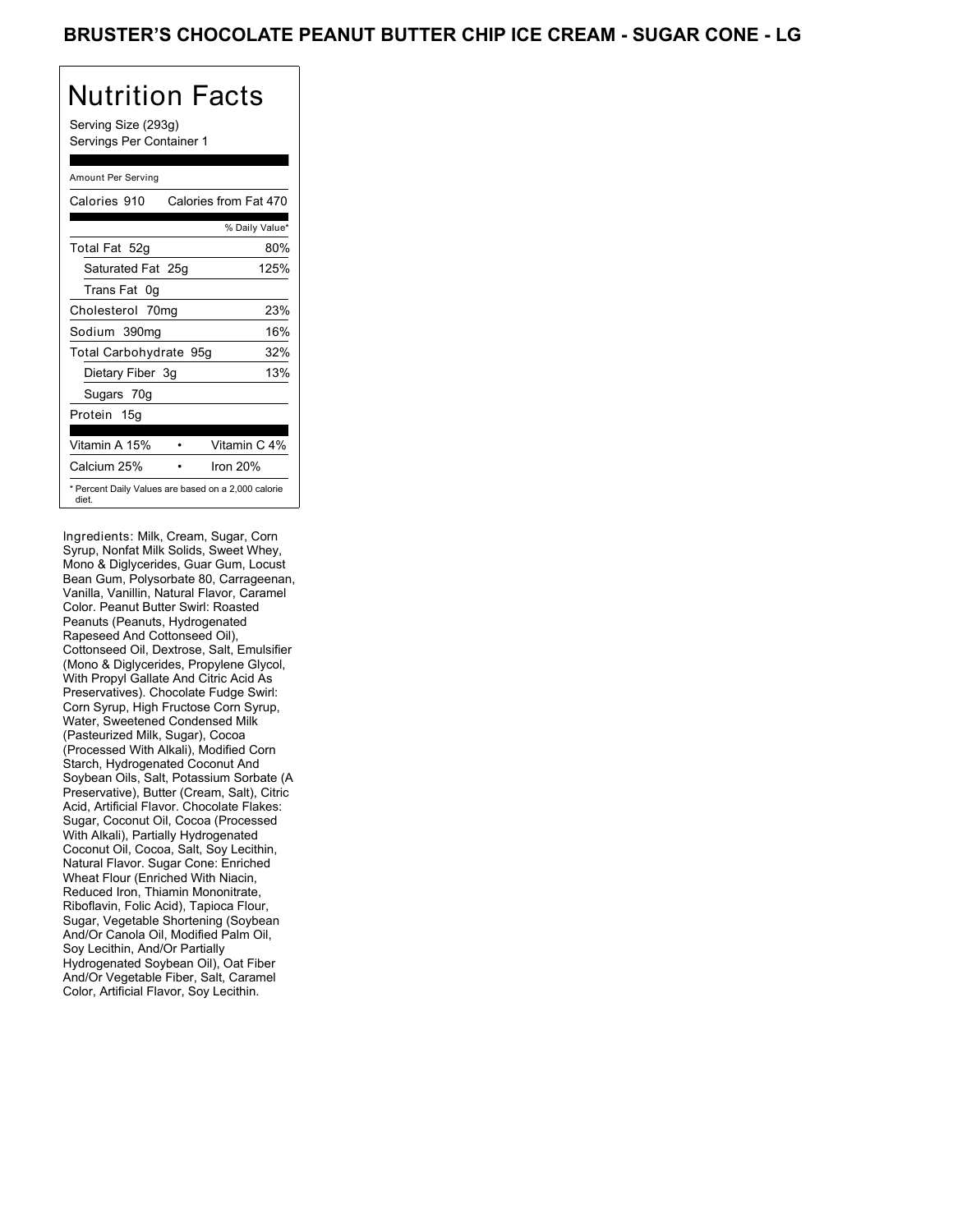Serving Size (146g) Servings Per Container 1

### Amount Per Serving

| Calories 450           | Calories from Fat 230                               |  |
|------------------------|-----------------------------------------------------|--|
|                        | % Daily Value*                                      |  |
| Total Fat 26g          | 40%                                                 |  |
| Saturated Fat 13g      | 63%                                                 |  |
| Trans Fat 0q           |                                                     |  |
| Cholesterol 35mg       | 12%                                                 |  |
| Sodium 200mg           | 8%                                                  |  |
| Total Carbohydrate 47g | 16%                                                 |  |
| Dietary Fiber 2g       | 7%                                                  |  |
| Sugars 34g             |                                                     |  |
| Protein 8q             |                                                     |  |
| Vitamin A 8%           | Vitamin C 2%                                        |  |
| Calcium 10%            | Iron 10%                                            |  |
| diet.                  | * Percent Daily Values are based on a 2,000 calorie |  |

Ingredients: Milk, Cream, Sugar, Corn Syrup, Nonfat Milk Solids, Sweet Whey, Mono & Diglycerides, Guar Gum, Locust Bean Gum, Polysorbate 80, Carrageenan, Vanilla, Vanillin, Natural Flavor, Caramel Color. Peanut Butter Swirl: Roasted Peanuts (Peanuts, Hydrogenated Rapeseed And Cottonseed Oil), Cottonseed Oil, Dextrose, Salt, Emulsifier (Mono & Diglycerides, Propylene Glycol, With Propyl Gallate And Citric Acid As Preservatives). Chocolate Fudge Swirl: Corn Syrup, High Fructose Corn Syrup, Water, Sweetened Condensed Milk (Pasteurized Milk, Sugar), Cocoa (Processed With Alkali), Modified Corn Starch, Hydrogenated Coconut And Soybean Oils, Salt, Potassium Sorbate (A Preservative), Butter (Cream, Salt), Citric Acid, Artificial Flavor. Chocolate Flakes: Sugar, Coconut Oil, Cocoa (Processed With Alkali), Partially Hydrogenated Coconut Oil, Cocoa, Salt, Soy Lecithin, Natural Flavor. Cake Cone: Enriched Wheat Flour (Enriched With Niacin, Reduced Iron, Thiamin Mononitrate, Riboflavin, Folic Acid), Tapioca Flour, Sugar, Vegetable Oil Shortening (Soybean And/Or Canola Oil, Modified Palm Oil, Soy Lecithin, And/Or Partially Hydrogenated Soybean Oil), Leavening (Sodium Bicarbonate, Ammonium Bicarbonate), Salt, Natural Flavor, Annatto (Vegetable Color).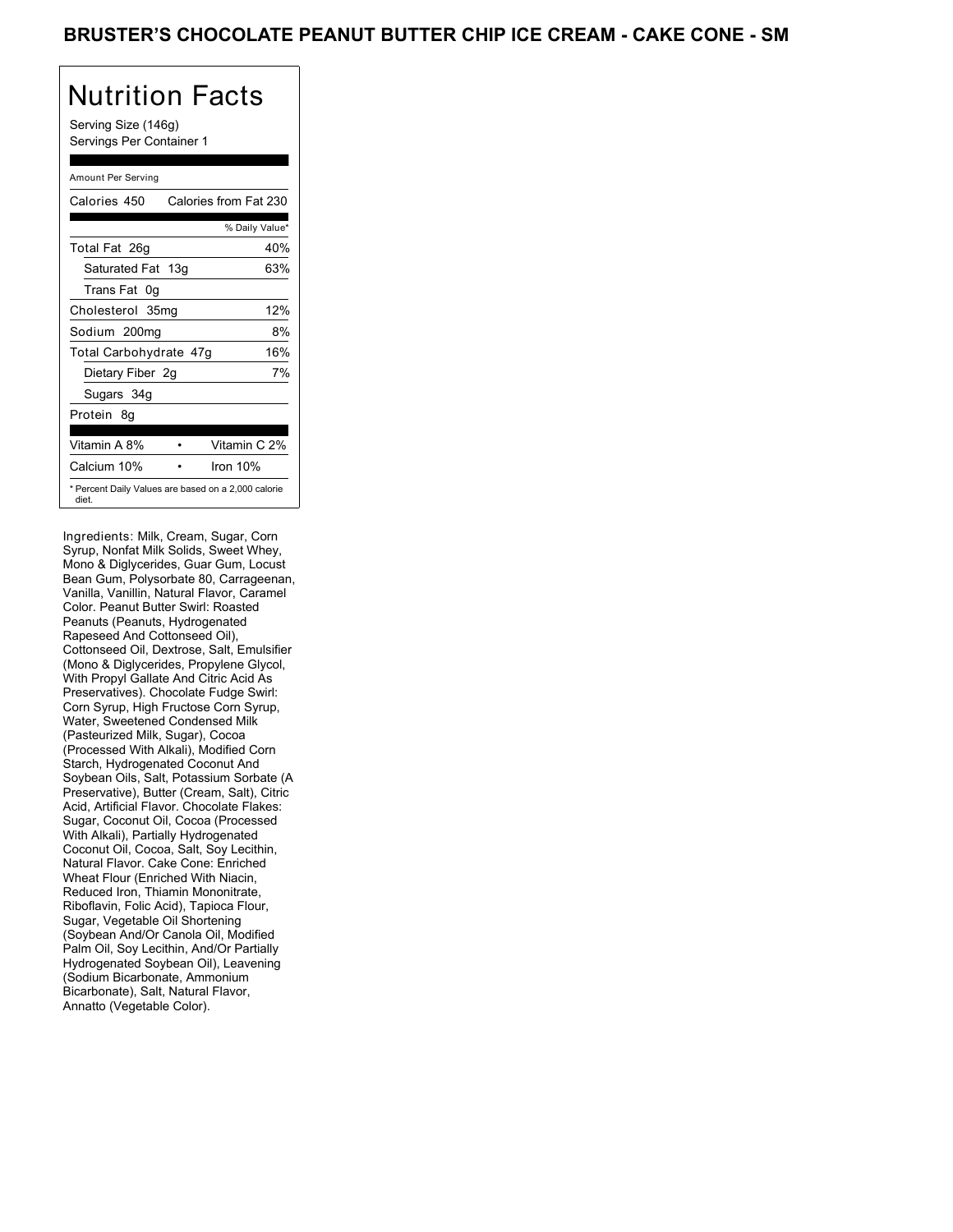Serving Size (216g) Servings Per Container 1

### Amount Per Serving

| Calories 670                                                 | Calories from Fat 350 |
|--------------------------------------------------------------|-----------------------|
|                                                              | % Daily Value*        |
| Total Fat 39g                                                | 60%                   |
| Saturated Fat 19g                                            | 94%                   |
| Trans Fat 0q                                                 |                       |
| Cholesterol 50mg                                             | 17%                   |
| Sodium 290mg                                                 | 12%                   |
| Total Carbohydrate 67g                                       | 22%                   |
| Dietary Fiber 3g                                             | 10%                   |
| Sugars 51g                                                   |                       |
| Protein 11g                                                  |                       |
| Vitamin A 10%                                                | Vitamin C 4%          |
| Calcium 15%                                                  | Iron 15%              |
| * Percent Daily Values are based on a 2,000 calorie<br>diet. |                       |

Ingredients: Milk, Cream, Sugar, Corn Syrup, Nonfat Milk Solids, Sweet Whey, Mono & Diglycerides, Guar Gum, Locust Bean Gum, Polysorbate 80, Carrageenan, Vanilla, Vanillin, Natural Flavor, Caramel Color. Peanut Butter Swirl: Roasted Peanuts (Peanuts, Hydrogenated Rapeseed And Cottonseed Oil), Cottonseed Oil, Dextrose, Salt, Emulsifier (Mono & Diglycerides, Propylene Glycol, With Propyl Gallate And Citric Acid As Preservatives). Chocolate Fudge Swirl: Corn Syrup, High Fructose Corn Syrup, Water, Sweetened Condensed Milk (Pasteurized Milk, Sugar), Cocoa (Processed With Alkali), Modified Corn Starch, Hydrogenated Coconut And Soybean Oils, Salt, Potassium Sorbate (A Preservative), Butter (Cream, Salt), Citric Acid, Artificial Flavor. Chocolate Flakes: Sugar, Coconut Oil, Cocoa (Processed With Alkali), Partially Hydrogenated Coconut Oil, Cocoa, Salt, Soy Lecithin, Natural Flavor. Cake Cone: Enriched Wheat Flour (Enriched With Niacin, Reduced Iron, Thiamin Mononitrate, Riboflavin, Folic Acid), Tapioca Flour, Sugar, Vegetable Oil Shortening (Soybean And/Or Canola Oil, Modified Palm Oil, Soy Lecithin, And/Or Partially Hydrogenated Soybean Oil), Leavening (Sodium Bicarbonate, Ammonium Bicarbonate), Salt, Natural Flavor, Annatto (Vegetable Color).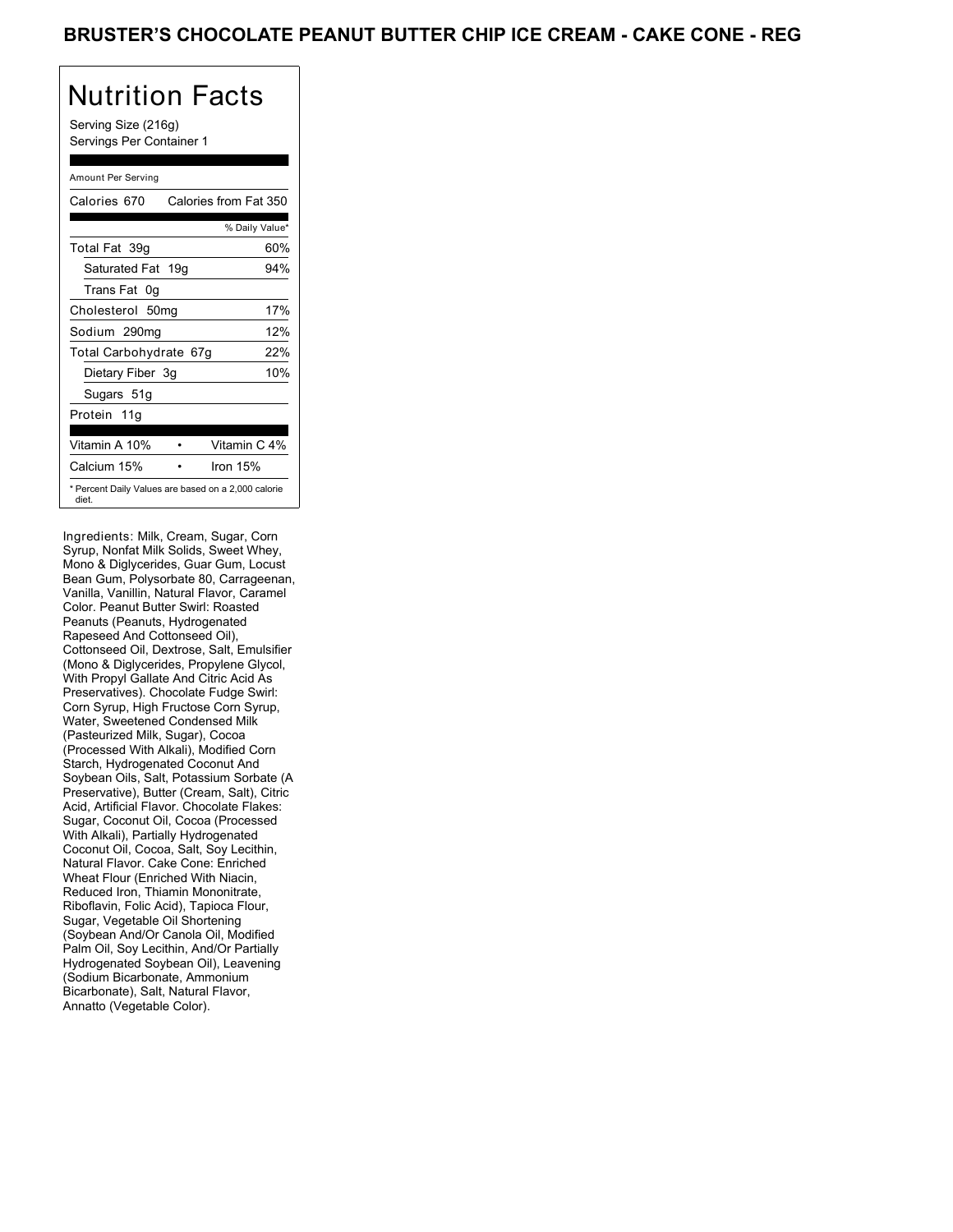Serving Size (286g) Servings Per Container 1

### Amount Per Serving

| Calories 880           | Calories from Fat 470                               |
|------------------------|-----------------------------------------------------|
|                        | % Daily Value*                                      |
| Total Fat 52g          | 80%                                                 |
| Saturated Fat 25g      | 125%                                                |
| Trans Fat 0q           |                                                     |
| Cholesterol 70mg       | 23%                                                 |
| Sodium 380mg           | 16%                                                 |
| Total Carbohydrate 88g | 29%                                                 |
| Dietary Fiber 3g       | 13%                                                 |
| Sugars 68g             |                                                     |
| Protein 15g            |                                                     |
|                        |                                                     |
| Vitamin A 15%          | Vitamin C 4%                                        |
| Calcium 20%            | Iron $20%$                                          |
| diet.                  | * Percent Daily Values are based on a 2,000 calorie |

Ingredients: Milk, Cream, Sugar, Corn Syrup, Nonfat Milk Solids, Sweet Whey, Mono & Diglycerides, Guar Gum, Locust Bean Gum, Polysorbate 80, Carrageenan, Vanilla, Vanillin, Natural Flavor, Caramel Color. Peanut Butter Swirl: Roasted Peanuts (Peanuts, Hydrogenated Rapeseed And Cottonseed Oil), Cottonseed Oil, Dextrose, Salt, Emulsifier (Mono & Diglycerides, Propylene Glycol, With Propyl Gallate And Citric Acid As Preservatives). Chocolate Fudge Swirl: Corn Syrup, High Fructose Corn Syrup, Water, Sweetened Condensed Milk (Pasteurized Milk, Sugar), Cocoa (Processed With Alkali), Modified Corn Starch, Hydrogenated Coconut And Soybean Oils, Salt, Potassium Sorbate (A Preservative), Butter (Cream, Salt), Citric Acid, Artificial Flavor. Chocolate Flakes: Sugar, Coconut Oil, Cocoa (Processed With Alkali), Partially Hydrogenated Coconut Oil, Cocoa, Salt, Soy Lecithin, Natural Flavor. Cake Cone: Enriched Wheat Flour (Enriched With Niacin, Reduced Iron, Thiamin Mononitrate, Riboflavin, Folic Acid), Tapioca Flour, Sugar, Vegetable Oil Shortening (Soybean And/Or Canola Oil, Modified Palm Oil, Soy Lecithin, And/Or Partially Hydrogenated Soybean Oil), Leavening (Sodium Bicarbonate, Ammonium Bicarbonate), Salt, Natural Flavor, Annatto (Vegetable Color).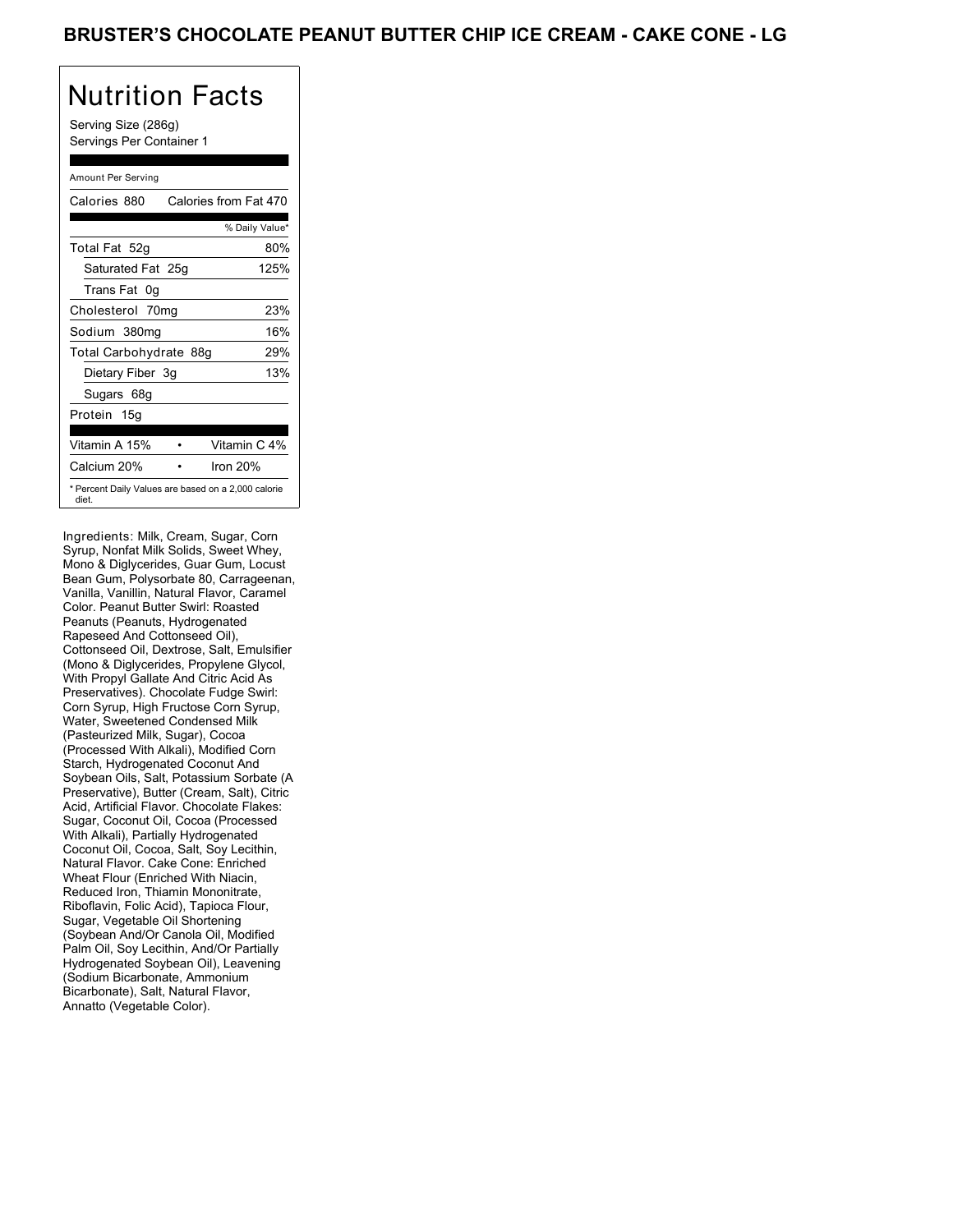Serving Size (170g) Servings Per Container 1

### Amount Per Serving

| Calories 550           | Calories from Fat 260                               |
|------------------------|-----------------------------------------------------|
|                        | % Daily Value*                                      |
| Total Fat 29g          | 45%                                                 |
| Saturated Fat 13g      | 66%                                                 |
| Trans Fat 0q           |                                                     |
| Cholesterol 40mg       | 14%                                                 |
| Sodium 190mg           | 8%                                                  |
| Total Carbohydrate 64g | 21%                                                 |
| Dietary Fiber 2g       | 7%                                                  |
| Sugars 44g             |                                                     |
| Protein 9q             |                                                     |
|                        |                                                     |
| Vitamin A 8%           | Vitamin C 2%                                        |
| Calcium 10%            | Iron 10%                                            |
| diet.                  | * Percent Daily Values are based on a 2,000 calorie |

Ingredients: Milk, Cream, Sugar, Corn Syrup, Nonfat Milk Solids, Sweet Whey, Mono & Diglycerides, Guar Gum, Locust Bean Gum, Polysorbate 80, Carrageenan, Vanilla, Vanillin, Natural Flavor, Caramel Color. Peanut Butter Swirl: Roasted Peanuts (Peanuts, Hydrogenated Rapeseed And Cottonseed Oil), Cottonseed Oil, Dextrose, Salt, Emulsifier (Mono & Diglycerides, Propylene Glycol, With Propyl Gallate And Citric Acid As Preservatives). Chocolate Fudge Swirl: Corn Syrup, High Fructose Corn Syrup, Water, Sweetened Condensed Milk (Pasteurized Milk, Sugar), Cocoa (Processed With Alkali), Modified Corn Starch, Hydrogenated Coconut And Soybean Oils, Salt, Potassium Sorbate (A Preservative), Butter (Cream, Salt), Citric Acid, Artificial Flavor. Chocolate Flakes: Sugar, Coconut Oil, Cocoa (Processed With Alkali), Partially Hydrogenated Coconut Oil, Cocoa, Salt, Soy Lecithin, Natural Flavor. Waffle Cone: Enriched Bleached Wheat Flour (Enriched With Niacin, Reduced Iron, Thiamin Mononitrate, Riboflavin, Folic Acid), Sugar, Vegetable Shortening (Partially Hydrogenated Soybean And Cottonseed Oils), Whole Egg, Artificial Flavor (Including Maltodextrin, Modified Cornstarch, Butter, Buttermilk), Dextrose, Soy Lecithin, Artificial Vanilla Flavor.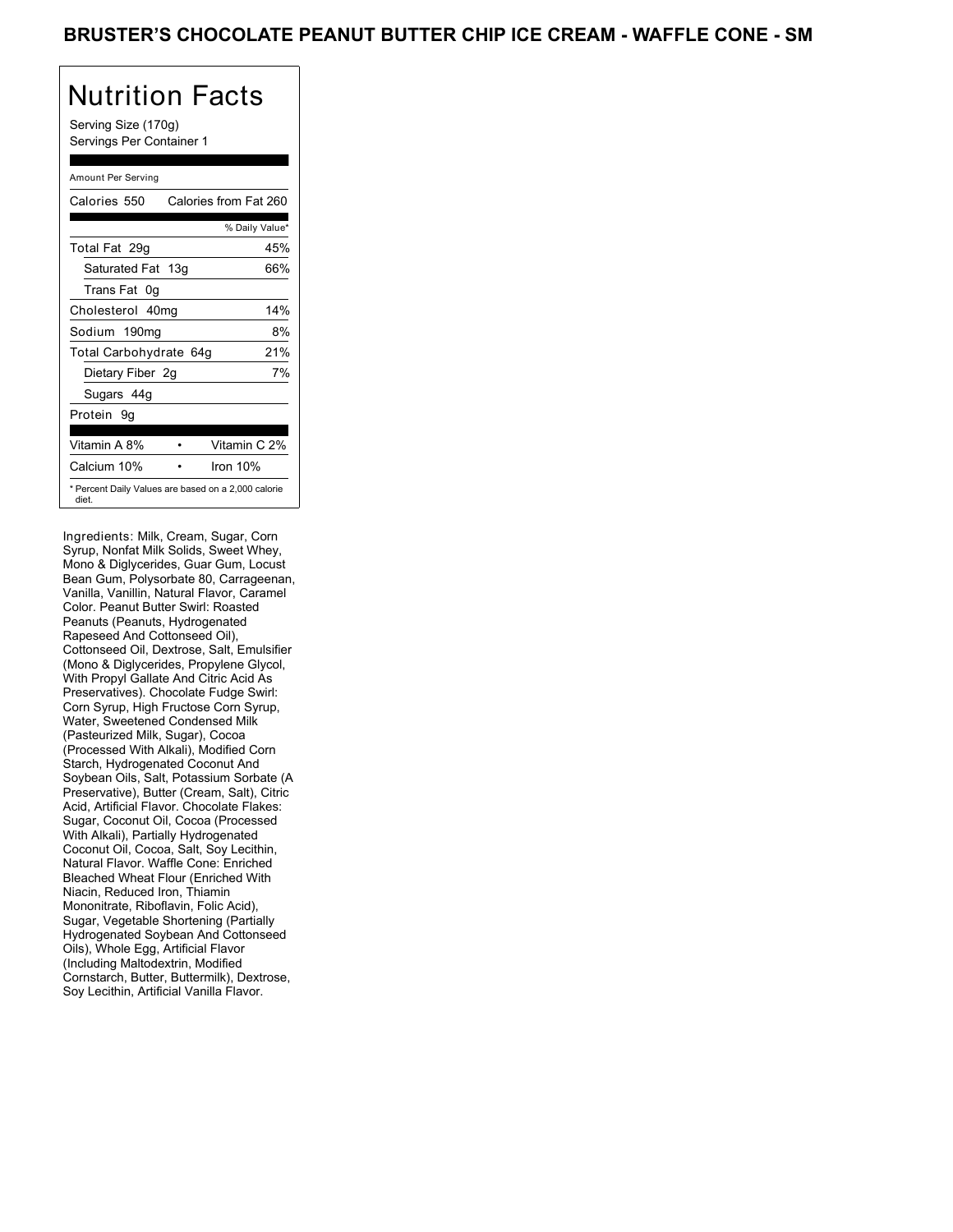Serving Size (240g) Servings Per Container 1

### Amount Per Serving

| Calories 770                                                 | Calories from Fat 380 |
|--------------------------------------------------------------|-----------------------|
|                                                              | % Daily Value*        |
| Total Fat 42q                                                | 65%                   |
| Saturated Fat 20g                                            | 98%                   |
| Trans Fat 0q                                                 |                       |
| Cholesterol 60mg                                             | 20%                   |
| Sodium 280mg                                                 | 12%                   |
| Total Carbohydrate 85g                                       | 28%                   |
| Dietary Fiber 3g                                             | 10%                   |
| Sugars 61g                                                   |                       |
| Protein 12q                                                  |                       |
|                                                              |                       |
| Vitamin A 10%                                                | Vitamin C 4%          |
| Calcium 15%                                                  | Iron $15%$            |
| * Percent Daily Values are based on a 2,000 calorie<br>diet. |                       |

Ingredients: Milk, Cream, Sugar, Corn Syrup, Nonfat Milk Solids, Sweet Whey, Mono & Diglycerides, Guar Gum, Locust Bean Gum, Polysorbate 80, Carrageenan, Vanilla, Vanillin, Natural Flavor, Caramel Color. Peanut Butter Swirl: Roasted Peanuts (Peanuts, Hydrogenated Rapeseed And Cottonseed Oil), Cottonseed Oil, Dextrose, Salt, Emulsifier (Mono & Diglycerides, Propylene Glycol, With Propyl Gallate And Citric Acid As Preservatives). Chocolate Fudge Swirl: Corn Syrup, High Fructose Corn Syrup, Water, Sweetened Condensed Milk (Pasteurized Milk, Sugar), Cocoa (Processed With Alkali), Modified Corn Starch, Hydrogenated Coconut And Soybean Oils, Salt, Potassium Sorbate (A Preservative), Butter (Cream, Salt), Citric Acid, Artificial Flavor. Chocolate Flakes: Sugar, Coconut Oil, Cocoa (Processed With Alkali), Partially Hydrogenated Coconut Oil, Cocoa, Salt, Soy Lecithin, Natural Flavor. Waffle Cone: Enriched Bleached Wheat Flour (Enriched With Niacin, Reduced Iron, Thiamin Mononitrate, Riboflavin, Folic Acid), Sugar, Vegetable Shortening (Partially Hydrogenated Soybean And Cottonseed Oils), Whole Egg, Artificial Flavor (Including Maltodextrin, Modified Cornstarch, Butter, Buttermilk), Dextrose, Soy Lecithin, Artificial Vanilla Flavor.